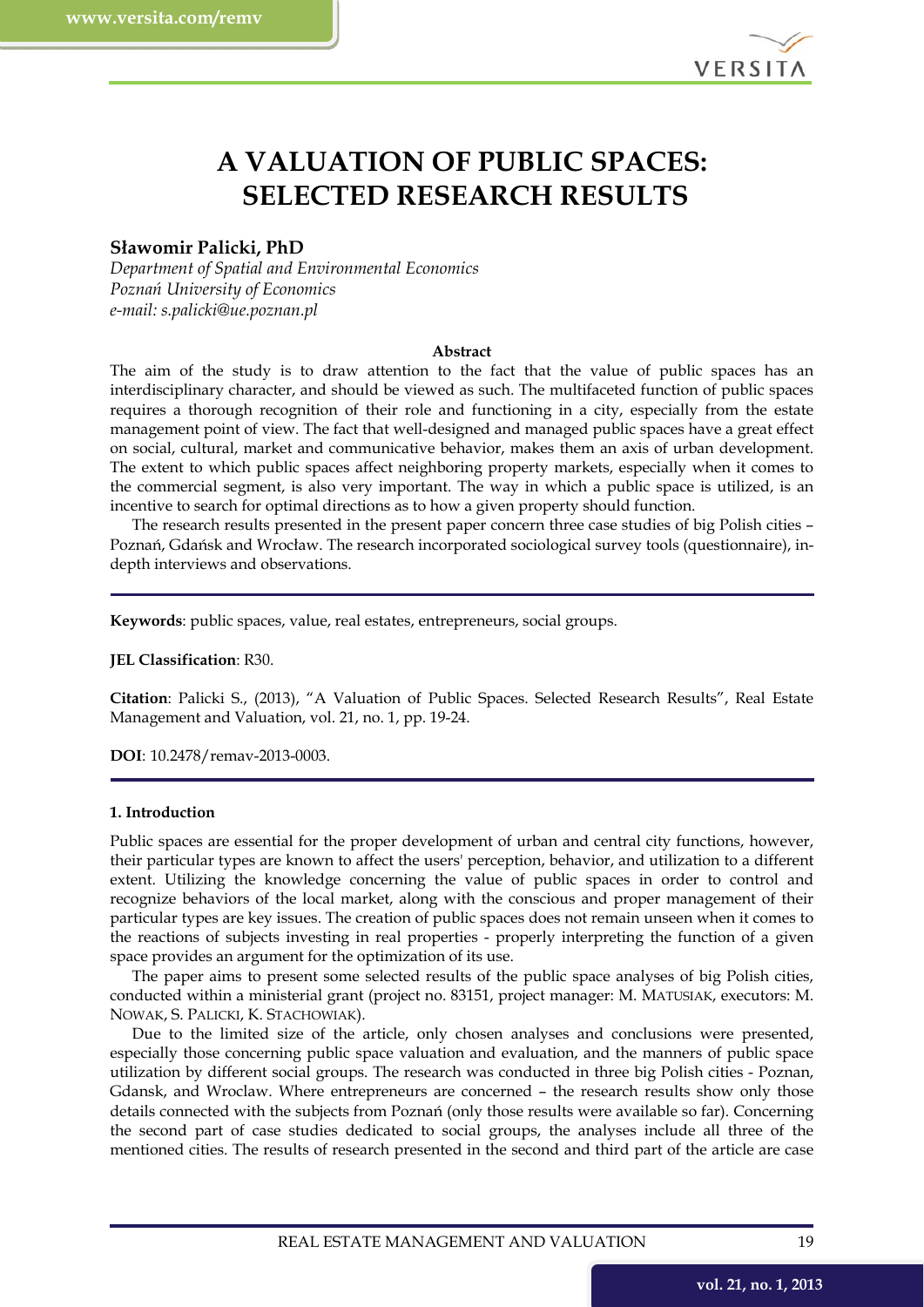

studies. They were conducted in a parallel manner, exploring the problem of public space valuation and at the same time, questioning its relatively different dimensions.

A full presentation of the research shall be available within a year, as an English monograph. Due to the fact that, as far as merit is concerned, the article is directly related to last year's theoretical publication (PALICKI, 2012), another methodological and literature analysis concerning the concept and research was deliberately disregarded in this article.

#### **2. Public space from the entrepreneurs' point of view**

The research made use of a survey questionnaire. Most of the survey questions were closed, with a 5 grade Lickert scale. The reactions and feelings of 28 entrepreneurs occupying commercial real estate within the city centre of Poznan, concerning the quality of public spaces and their entrepreneurships themselves were researched into. In the case of some issues, the dynamics of the phenomenon in five year retrospect were also checked. The issues analyzed were: the general evaluation of the place, the willingness to change the place, the feeling of security, the quality of the transport network, the evaluation of cost changes and the profitability of a business (five year retrospection), and finally the evaluation of real estate value changes (similarly, over the last 5 years). It must be mentioned that the last issue was not a case of evaluation by experts, but by entrepreneurs. Their feelings concerning the issue were researched.

The general image of the situation, seen as the place of the entrepreneurship, is mainly positive. Around 62% of the respondents described the place in a positive or very positive manner. It can be supposed that the main circumstances behind the evaluation were the perception of the surroundings and the localization.

What is more, the question concerning the potential decision of moving the company from its current location proved to be of low acceptance, declared by merely 28.5% of the respondents. Companies located within the Old Town showed a higher level of acceptance (37.5%). Among the reasons behind the potential change of the business location, entrepreneurs pointed out the lack of perspectives for running a profitable business at the current location.

The feeling of security, among both citizens of a given public space and entrepreneurs, is also important. Perceived financial stability is mainly conditioned by a positive evaluation of the security. About 46% of the respondents believe that their surroundings meet the safety requirements. However, 41% seemed to have a contrary point of view. Only 4% of the respondents remained undecided. What was established as to the feeling of security, is that the society is highly polarized.

The transport network was evaluated positively - over 89% of subjects evaluated this element as good, or very good. There were no negative opinions. However, the evaluation of the quality of the transport network located in a city center could not have been other than good or very good provided that the issue was viewed rationally by the respondents.

To what extent do the surroundings (or rather people functioning within the surroundings) pay attention to a business? The reaction to this question was positive. The area analyzed in the research has become one of the most recognizable and well-defined spaces in the central part of Poznan (the Old Market Square, the Jeżycki Market). This fact may have influenced respondents opinions and contributed to the very high number of positive associations - 70%. Negative associations, on the other hand, constituted only 7% of the total responses.

Changes concerning the costs of running a company in the last 5 years concern mainly the period of the macroeconomic crisis. The negative evaluation (96% of all responses) was surely influenced by the general negative feelings regarding the economy.

To complete the picture of the economic situation during a crisis, the survey included a question concerning the changes in profitability over last 5 years. Yet again, the results are a bit worrying; however, the negative feelings concerning the extent of the crisis turned out to be a bit lower than those concerning the costs of running a company - 70% of all the answers.

The last part of this fragment of the research was the question concerning the changes of the (market) value of properties. Here, many of the respondents failed to respond to the issue (over 10% were unable to answer). This might be the consequence of the lack of knowledge on the topic.

It should be explained that answers such as "rather not" or "definitely not" in a wider commentary from the pollsters point of view, were presented to respondents as "the value has rather decreased", or "the value has definitely decreased". It is difficult to draw a definite conclusion concerning the feelings of entrepreneurs. It seems that, according to their subjective evaluation, there has been a shift towards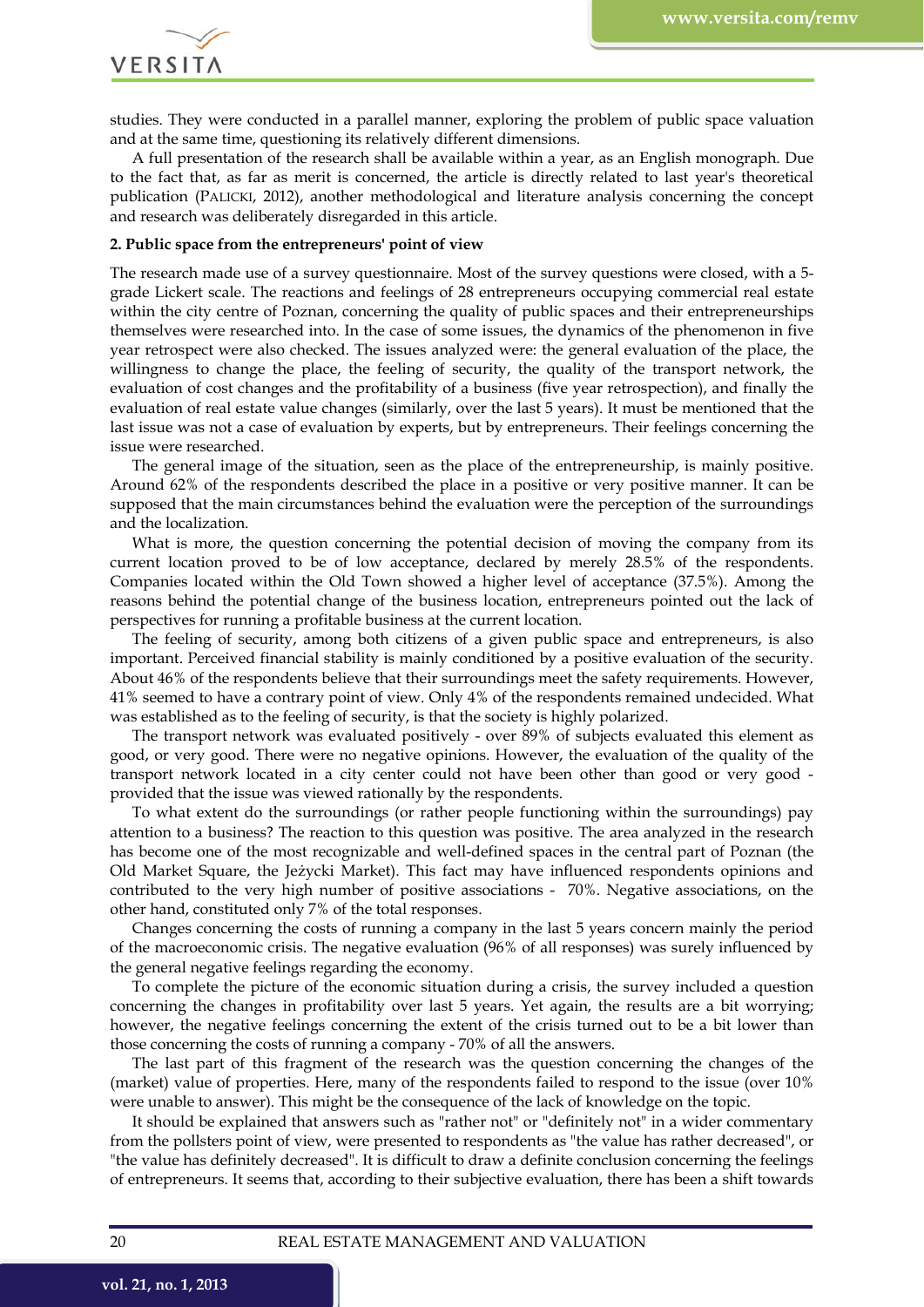

a slight decrease in property value. There were few extreme answers (a large increase of value - 16%, a large decrease - 8%) in the presence of 44% neutral answers (suggesting a stable value of properties throughout the last 5 years), which may suggest that the respondents were rather conservative in voicing their opinion. Again, however, this might be explained by their lack of certainty concerning the actual course of the phenomenon. As a result, the cognitive value of the obtained answers must unfortunately be seen as unsatisfactory and doubtful.

The entire research has observed a low level of the entrepreneurs' awareness concerning the actual importance and influence of the surroundings and location on their businesses. Such a fact is worrying, especially due to the fact that it is rather a matter of the lack of understanding than of rejecting the actual significance of a given area, including the public spaces. It can be assumed that the low perception of relations between the quality of a space, location and the efficiency of entrepreneurships is an internal malfunction, interpretative aberration, or a gap in awarness.

Entrepreneurs present an internally incoherent and incomprehensible dualism of how they perceive the reality surrounding them. The quality and adaptation of the space, location and transport facilities, along with a low readiness to move from the given place are accompanied by the lack of logical transfer to results concerning the property value, the success of running a business, etc. The deep economic crisis may, to some extent, explain this aberration.

A full image of the situation may lead to the conclusion that the ability to evaluate public space by observing the key features and the price-making attributes of properties, lies out of the full and conscious perception of subjects running a business in commercial areas. It seems that the level of decision-making maturity regarding location or, in general, the depth and cohesion of the property market, is far from optimal.

### **3. Utilizing and valuating public spaces in the social groups' perspective**

The intention of the research was to create partial models, capturing the space valuation done by particular social groups, and a general model. It created the necessity of empirically capturing the specifications of utilizing particular (analytically chosen) types of spaces (representative squares and markets, market places, open spaces), using the simplest possible tools. The selection of the types of public spaces was deliberate and focused on illustrating three bands of attractiveness and the different scales of the spatial influence of the surroundings: representative squares and markets in the wholecity scale, market places in the scale of the district, and open spaces between blocks of flats in the local scale. The research made use of sociological survey tools (questionnaires), in-depth interviews, and observations. Both the evaluation of certain spaces in regards to features (using them over time), and declarations concerning the way of utilizing a given space proved to be interesting. Questions concerning spaces were partially devoted to testing the valuation criteria, which were created on the basis of literature, against the model.

The basic research tool was a questionnaire conducted among 858 citizens (market researchers visited every third flat in the blocks of flats chosen for the surveys), whose places of residence were located in the proximity of public spaces undergoing analysis, in the selected cities. In addition to questions concerning the frequency of using a space, the questionnaire, in the typical survey tool form, contained an expanded set of sentence on which the respondents were asked to take a stance. The sentences were directly related with the various aspects of valuating a space - social, economic, urban, ecological, cultural, and symbolic. Observations and in-depth interviews were used as additional survey tools.

A general hypothesis concerning the temporary usage of a public space was drawn. The hypothesis searched for relations between the frequency of usage, specific manner of usage and user characteristics, which is an approach to understanding the empirical mechanisms concerning the valuation of particular public spaces.

When it comes to market places, the respondents most frequently reported utilizing the space often (several times a day, a couple of times per week), which constituted 65% of all the answers. Different behaviors were declared, when it comes to representative squares and markets. The differences lie in the intensity of usage, which is lower than in the case of market places. A regularity of using representative markets and squares applies to half of respondents (46.8%). People tend to do the shopping a bit more often than simply spend time at these locations, which suggests a dominant role of particular motivations or needs.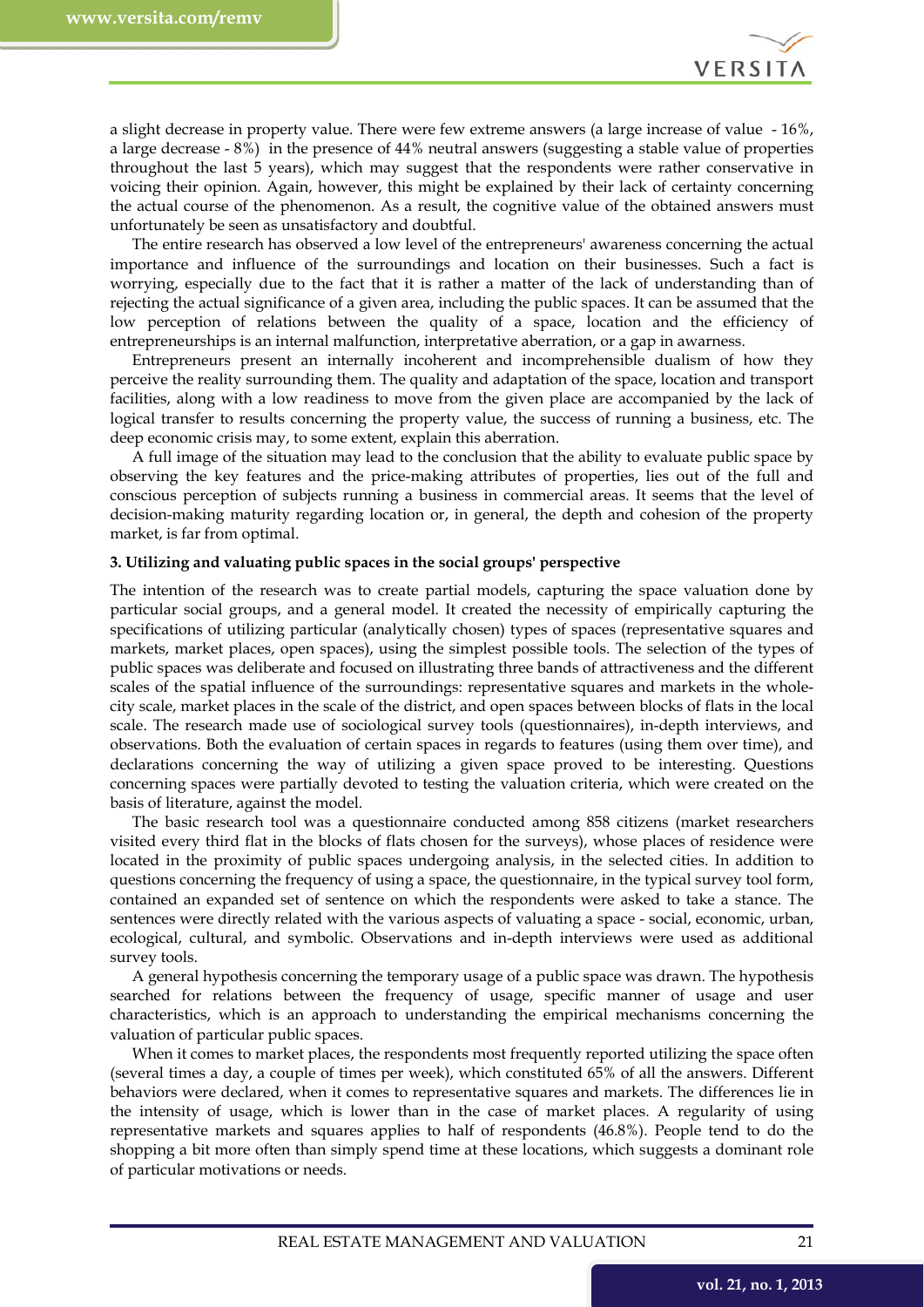# VERSITA

Open spaces are used more often. The declaration of their everyday usage was about 45%, which might come off as surprising. The relatively high number, along with significant differentiation among the remaining answers (several times a week, seldom etc.), might have been caused by the choice of the researched space. These were open spaces within housing estates, in the direct neighborhood of the respondents' place of residence. Supposedly, in such cases, the recreational functions should also be completed by the transport function. The open spaces surrounding housing estates are used very often and may be utilized in various ways (which differ from those of commercial spaces). The dominant function of these spaces seems debatable in that there is no evidence to confirm that it is the recreational function.

Within the part of the survey which contained questions concerning the particular hours of during which a space is utilized, the differences between the various spaces have become even more noticeable. Representative markets and squares were used systematically (several times a day, a couple of times per week), between 9 am and 9 pm, with the higher intensity observed in the afternoon - evening period (1 pm - 9 pm).

The time period of utilizing retail spaces is shorter that in the case of the representative squares and markets (from 9 am to 5 pm), and is highest between 9 am and 1 pm, during the opening hours of various retailers operating in such types of spaces. The open spaces of housing estates were used often and intensively throughout the entire day, from 9 am to 9 pm.

The analysis of space utilization where socio-professional groups are concerned (DOMAŃSKI 2004; DOMAŃSKI AND OTHERS 2007] has provided some very interesting conclusions. A total of four groups which differed substantially according to socio-economic criteria were isolated from the entire research group. These were: a) the high social level - top management, technical and non-technical intelligentsia; b) the labor force - people who hold middle or low positions in their jobs c) students, people who are not yet working, but will soon enter the job market, and d) pensioners.

The users' quantity analysis shows that the usage of spaces is relatively equal among the particular types of the labor force. However, the results differ when it comes to pensioners and students, that is groups of people who do not work. The former utilize representative squares and markets in the morning and afternoon, whereas the latter visit them later during the day. The results do not differ substantially when it comes to market places - the main times of use are between late morning hours and the early afternoon. This may suggest the existence of a universal "pattern" of using both types of spaces, which is, however, only characteristic of people who are no longer or not yet employed.

Data concerning the open spaces of housing estates does not differ considerably from that concerning other types of spaces. When it comes to the labor force, usage during the afternoon is mainly declared, whereas those who do not work use these spaces mainly in the morning. Similarly to representative squares and markets, the time of use is distributed between 9 am and 9 pm, though it is important to note that usage between 1 pm and 5 pm (the time of returning from work) is declared more often (36.36%).

There is a statistical relationship between the frequency of usage and the times of using particular types of the public spaces (based on the survey) in the case of representative squares and markets, and to a lesser extent, open spaces. Such spaces are more systematically and more often used in the afternoons and evenings. Similar conclusions may be drawn on the basis of in-depth interviews.

There is a difference between representative squares and markets, and inner-city market spaces. The difference mainly concerns a smaller intensity of using the latter in the afternoon, which is the result of the specific character of inner-city trade, which is focused on local demand and targets mainly the less mobile inhabitants of the city.

Detailed characteristics concerning the types of space were obtained using specific answer frequency analysis. Relationships between the answers to various questions concerning the nature of utilizing a space were determined using correlative analyses, exploratory factor analysis, and the ranking formula. Only those relations, the existence of which can be statically proven were subjected to analysis. Using the aforementioned statistical procedure is based on the conviction that the study matter concerns variable quantities. This is not entirely true when it comes to the Licker scale, however, using such a tool allows for such procedures (COSTELLO AND OSBORNE 2005].

Among the research hypotheses formulated for this particular part of the research, the following proved to be the most important: those assuming the existence of distinctive ways of utilizing particular public spaces, those suggesting a different manner of their valuation and acknowledging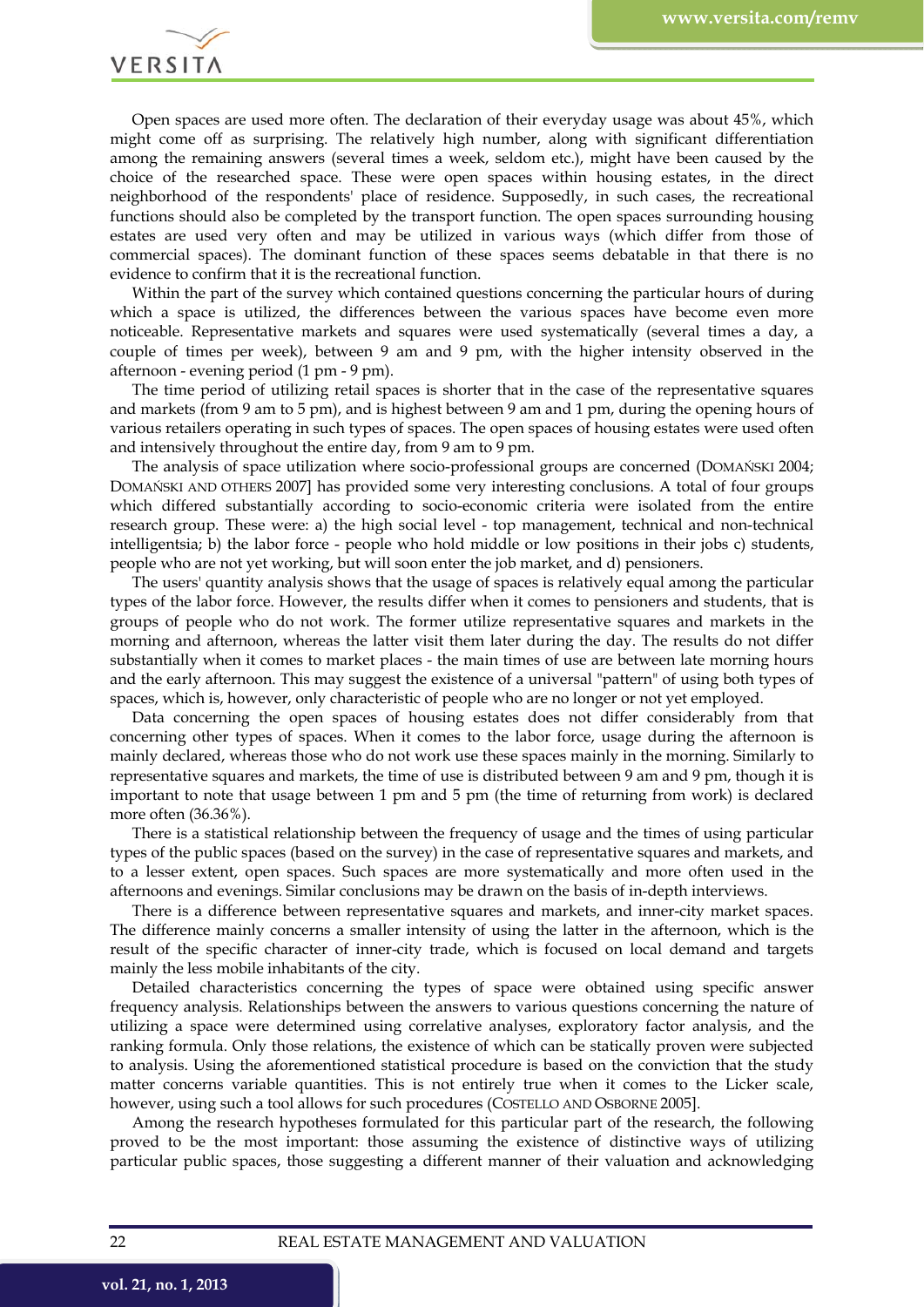

the fact that there are separate hierarchies of importance for the particular types of spaces, and those concerning the highlighted aspects of their functioning.

The general and most important conclusion drawn from the empirical analysis is that the social aspects of the respondents' evaluations clearly characterize all types of spaces. Such social aspects are not assigned to one particular type of space, but dominate public spaces in general, regardless of their type. This conclusion is not surprising, as it has already been presented in city-sociology literature (WALLIS 1979; ZNANIECKI AND ZIÓŁKOWSKI 1984]. Some of the less obvious observations concerned the detailed analyses of particular types, which in certain cases were paradoxically similar concerning non-social aspects, or significantly different.

The results obtained through factor analysis and when searching for statistical relationships between opinions are not satisfactory where the hypothesis of separating public space types is concerned. Nevertheless, there are some important characteristics which differentiate the particular types of spaces. Importantly, on the basis of the obtained results, representative squares and markets and market places shall be treated as elements of a compact structure rather than separate types of spaces. It seems that the most important reason behind this is the inner-city location of such spaces. The case looks differently when it comes to housing estates and open spaces. Even though a certain part of the correlative analysis points to similarities, it is possible to identify important reasons which support their dissimilarity in terms of both aesthetical and functional aspects of a given space.

The exploratory factor analysis allows the typical scopes of aspects and valuation to be narrowed down to three synthetic factors a) socio-identification, concerning both social and symbolic aspects, b) applied, concerning mainly the economic aspect, and c) functional, concerning the spatial adjustment issues and transport.

It is worth noting that there are some universal features of public spaces and distinctive features of their particular types. The most important aspect proves to be the social one, which lies within the registered factors of each and every type of space. Surprisingly, the "applied" factor, which in the applied scheme concerns mainly the financial aspects, has a smaller significance. It concerns mainly representative squares and markets and market places, not open spaces in housing estates.

Physiognomic and cultural aspects appeared in the relationship with social aspects, mainly concerning representative squares and markets, but also, which may come as a surprise, market places. When it comes to the social features of respondents and how they view a given space, it is necessary to highlight the relationship between the utilization of public spaces and the age and education of the respondents.

Summing up, it is worth noting that questionnaire surveys conducted among the inhabitants of particular areas did not fully explore the issue. City centers are used not only by local inhabitants. A fundamental difference between inner-city spaces, and housing estates was observed here. People who are not inhabitants of a given space may differ considerably from the local citizens. The views of "guests" concerning these spaces were established based on in-depth interviews, which does not allow for a direct and complete comparison, but is important where quantity verification and the general study subject are concerned.

#### **4. Conclusions**

- 1. Entrepreneurs see the features of public spaces, define them, and seemingly appreciate the location, and attributes of the surroundings. Unfortunately, the level of consciousness does not exceed the level of passive perception and, therefore, does not result in the ability to actively evaluate the direction and importance of desirable and attractive public spaces or their features in the proximity of commercial areas, where various kinds of businesses are run.
- 2. Among the types of public spaces isolated for purposes of the research (representative squares and markets, market places, housing estate open spaces), some differences were observed when it comes to their usage over the course of a day. However, these differences were not fundamental. The utilization of representative squares and markets was especially similar to that of inner-city market places. However, the aspects assigned to housing estates were found to differ. The intensity of utilizing retail spaces (market places) was the highest among all of the researched space types. It is probable that research results in their final form will make it possible to verify the correctness of the thesis formulated in this article.